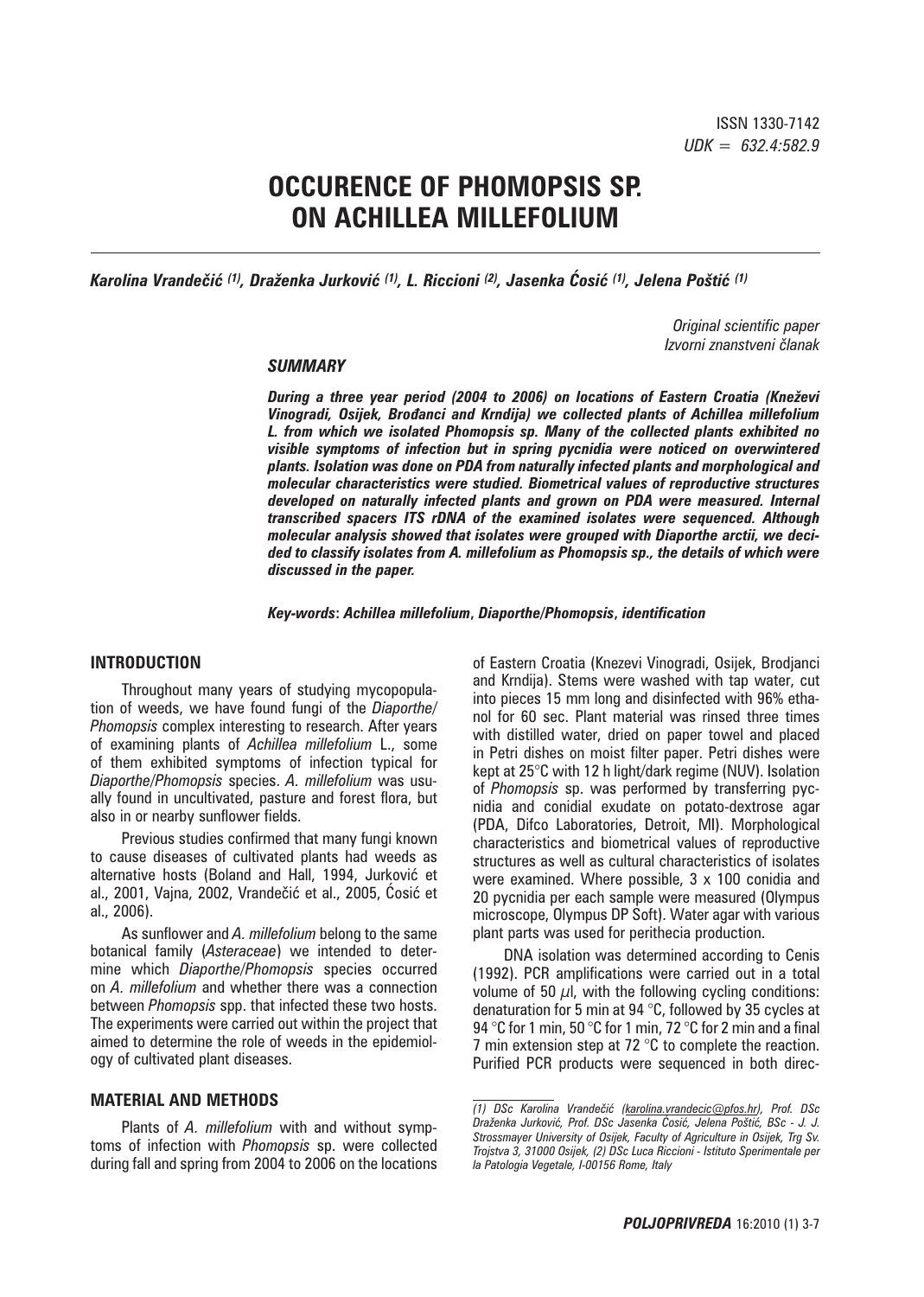tions by ITS4 (5'-TCCTCCGCTTATTGATATGC-3') and ITS5 (5'-GCAAGTAAAAGTCGTAACAAGG-3') primers (in the Gene Lab – ENEA, Rome). The obtained sequences were aligned with CLUSTAL W (Thompson et al. 1994), and manually adjusted using Chromas (version 1.45). In addition, sequences obtained from the GenBank (http:// www.ncbi.nlm.nih.gov) were added to the alligned ITS sequences. Phylogenetic analysis was performed by the Neighbour-Joining-Kimura 2-parameter model in MEGA version 3.1 (Kumar et al. 2004). Alignment gaps

were treated as missing data. Bootstrap analysis for 1000 replicates was performed in order to estimate confidence for phylogenetic tree topology. Two of our isolates as representatives (Ah1 and Ah2), were taken for the phylogenetic analysis. Isolates originating from the GenBank were listed in the Table 1. *Colletotrichum coccodes* (Wallr.) Hughes and *Colletotrichum dematium* (Pers.) Grove were included as an outgroup. Molecular analyses were completed in Istituto Sperimentale per la Patologia Vegetale in Rome.

**Table 1. Isolates from GenBank used for phylogenetic analysis**

|  |  |  |  |  |  | Tablica 1. Izolati iz Gen Banke korišteni za filogenetsku analizu |
|--|--|--|--|--|--|-------------------------------------------------------------------|
|--|--|--|--|--|--|-------------------------------------------------------------------|

| Isolate<br>Izolat | <b>Species</b><br>Vrsta         | Host<br>Domaćin           | Origin<br>Porijeklo | References<br>Reference  | GenBank number<br>Gen Banka br. |
|-------------------|---------------------------------|---------------------------|---------------------|--------------------------|---------------------------------|
| 978               | C. coccodes                     | Paprika                   | Italy/Italija       |                          | AM422215                        |
| AR3563            | C. dematium                     | Lirope muscarii           | Mexico/ Meksiko     | Farr et al. (2006)       | DQ286154                        |
| CBS109490         | D. arctii                       | Ambrosia trifida          | <b>USA</b>          | Castlebury et al. (2002) | AY196777                        |
| MAFF 237054       | D. arctii                       | Dillenia indica           | Japan               |                          | AB245064                        |
| olrim961          | Diaporthe sp. olrim961          | <b>Fraxinus excelsior</b> | Lithuania/ Litva    | Lygis et al. (2005)      | AY787696                        |
| Dh95016           | D. helianthi                    | Sunflower/Suncokret       | France /Francuska   | Say-Lesage et al. (2001) | AF358435                        |
| IMI318865         | D. helianthi                    | Sunflower/Suncokret       | Ex<br>Jugoslavia    | Rekab et al. (2004)      | AJ312363                        |
| $95 - vs - 43$    | D.phaseolorum var.<br>caulivora | Soybean/Soja              | <b>USA</b>          | Zhang et al. (1997)      | AF000212                        |
| 713               | D.phaseolorum var.<br>caulivora | Soybean/Soja              | <b>USA</b>          | Zhang et al. (1997)      | AF000567                        |
| Su9               | D.phaseolorum                   | Sunflower/Suncokret       | Croatia             | Vrandečić et al. (2009)  | GQ149763                        |
| Su10              | D.phaseolorum                   | Sunflower/Suncokret       | Croatia             | Vrandečić et al. (2009)  | GQ149764                        |

## **RESULTS AND DISCUSSION**

Fungus, lately recognized as *Phomopsis* sp. was isolated from *A. millefolium* plants which did not exhibit any symptoms of infection, as well as from plants that had symptoms of infection typical for *Phomopsis* species.

Plants collected during fall had no symptoms of infection. Stems of overwintered plants collected in April had small, black, randomly scattered pycnidia immersed in host tissue. On those spots plant tissue was pale or lighter in color, while parts without the symptom were dark brown. After 8 days in moist chamber, drops of yellow color occurred on pycnidia of disinfected tissue (Photo 1). Microscopic examination showed that the drops contained only conidia of alpha type characteristic for genus *Phomopsis*. Pycnidia with few beta conidia were seen only sporadically. Table 2 presents biometrical values of reproduction structures of *Phomopsis* sp. isolated from *A. millefolium*.



**Photo 1. Pycnidia on** *A. millefolium* **stem** *Slika 1. Piknidi na stabljici A. millefolium*

## **Table 2. Biometrical size of reproduction structure of** *Phomopsis* **sp. from** *A. millefolium*

*Tablica 2. Veličina reproduktivnih organa Phomopsis sp. izoliranog s A. millefolium* 

|                                      | Pycnidia<br>Piknidi (um)     | Alpha conidia - range<br>A konidije – raspon ( $\mu$ m) | Alpha conidia - average<br>A konidije – prosjek ( $\mu$ m) |
|--------------------------------------|------------------------------|---------------------------------------------------------|------------------------------------------------------------|
| Natural infection/Prirodna infekcija | $400 - 600 \times 450 - 550$ | 7.58-11.76 x 2.76-4.37                                  | $9.56 \times 3.46$                                         |
| PDA/KDA                              | $300 \times 400$             | 7.94-11.42 x 2.59-4.37                                  | $9.27 \times 3.22$                                         |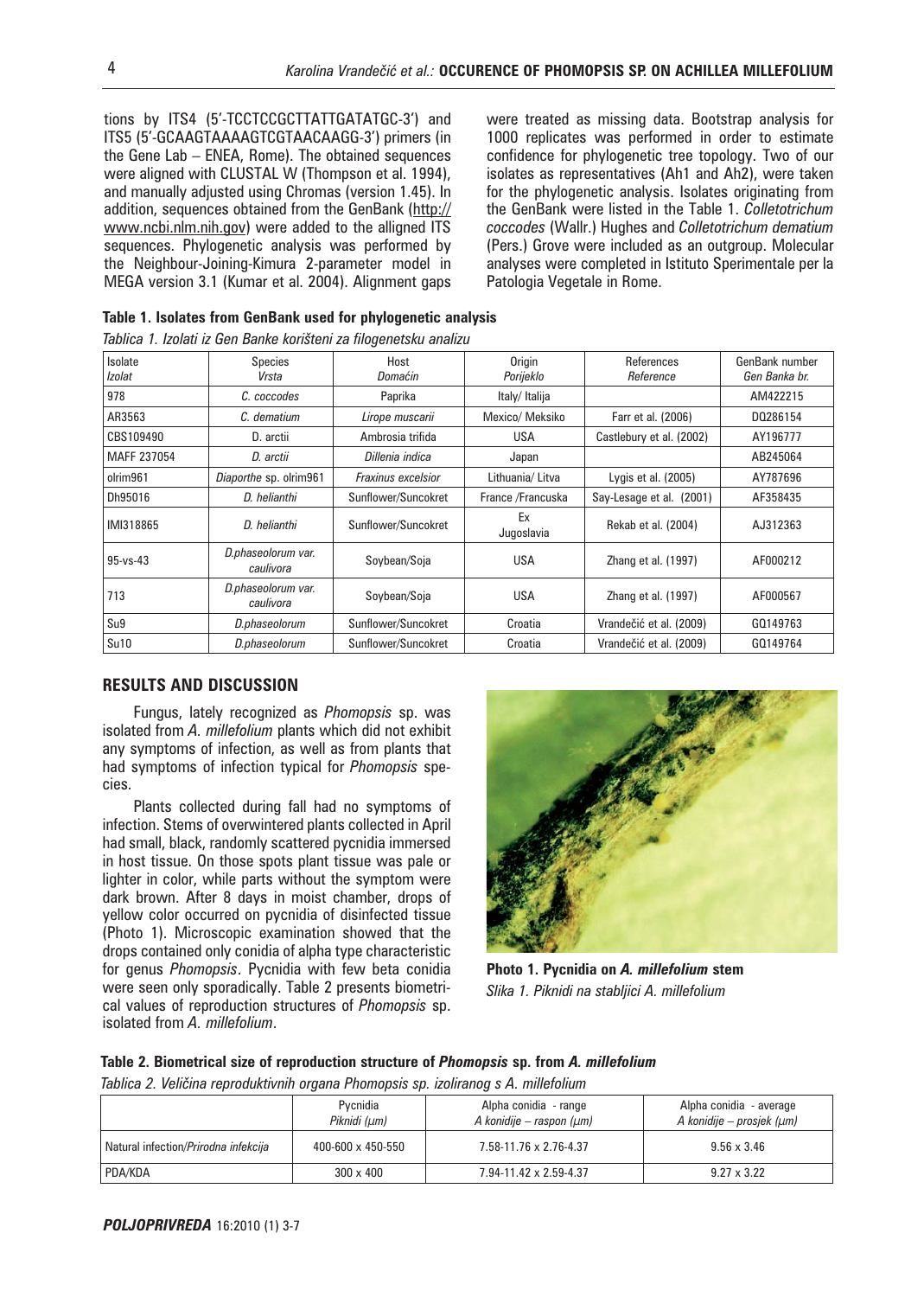The fungus was growing fast on PDA and mycelium filled out the Petri dish after 6 days. Aerial mycelium was cottony and especially abundant at the edges of cultures. At the beginning, it spread in circle and was more compact on the edges and in the middle of culture. On the 20th day after inoculation, mycelium was equally compact in the whole culture. The color of mycelium changed as the culture grew older, being white at the beginning, and later grayish, light brown, olive brown or olive green. The color of substrate also changed from beige to brown. Dark spots, i.e. stromatic formations were clearly visible on the backside of the cultures. Black pycnidia of short necks were developed on stromatic formations after 10-15 days. Beige or dirty-white thick drops came out through ostiolum, and later on turned yellow (Photo 2). Pycnidia were usually grouped, scarcely appeared single. They were partially or completely immersed in medium. Number of pycnidia was small to medium. Only alpha conidia was determined in pycnidia. Alpha conidia unicellular, hyaline, biguttulate, fusiform, rounded at both ends (Photo 3). Especially good sporulation was present in the central part of the colony. Perithecia were never found on naturally infected plants of *A. millefolium* or on culture media.



**Photo 2. Pycnidia exudate of** *Phomopsis* **sp./**  *Slika 2. Piknidijski eksudat Phomopsis sp.*



**Photo 3 Alpha conidia of** *Phomopsis* **sp./** *Slika 3. Alfa konidije Phomopsis sp.* 

The recent literature does not provide information on *Phomopsis* species on *A. millefolium*. Wehmeyer (1933) stated that *A. millefolium* is host for *D*. *arctii*  var. *achilleae* (Auers.) Wehm. (sin. *Sphaeria achilleae*  Auersw., *Diaporthe orthoceras* (Fr.) Nits.), pointed out that this variety on *A. milefollium* represents an extreme form of *D. arctii*, quote the *P. achilleae* (Sacc.) Höhn as a conidial stage.

Although the teleomorph of the fungus was not confirmed either in nature or culture media (PDA and water agar with supplemented different plant tissues), on the basis of morphological characteristics we supposed that the fungus could be *P. achilleae*, i.e. variety of *D. arctii, D. arctii* var. *achilleae*.

Results of molecular analysis (Photo 4) showed that the examined group (89% bootstrap values) contained our isolates of *Phomopsis* sp. (Ah1 and Ah2) originating from *A. millefolium,* as well as two sequences obtained from the GenBank that grouped together with our sequences. One isolate from Lithuania (99% bootstrap values) determined as *Diaporthe* sp. (AY787696) was isolated from European ash (*Fraxinus excelsior* L.), and the other isolate was *D. arctii* (AF362562) from USA isolated from great ragweed (*Ambrosia trifida* L.).

While studying the taxonomy of *Diaporthales*, Castlebury et al. (2002) stated the reference isolate *D. arctii* (AF362562) as one of the species that characterize the *Diaporthaceae* familiy. However, in the GenBank there is one more isolate *D. arctii* (AB245064) isolated in Japan from elephant apple (*Dillenia indica* L.) which did not belong to this group. Except for the DNA sequence (ITS-1, 5.8S, ITS-2), there are no available information in the literature for that isolate from Japan, so we assumed that the isolate was misidentified. In the GenBank there are no sequences for any other *Diaporthe/Phomopsis* species originating from *A. millefolium*.

According to morphological, cultural and molecular research we found out that there was not a connection between *Diaporthe*/*Phomopsis* spp. that infected sunflower and *A. millefolium*.

Although after the molecular analysis it was determined that our isolates grouped with *D. arctii*, the name of *Phomopsis* sp. was still kept for isolates from *A. millefolium* because the teleomorph was not found. Apart from molecular characteristics, it is important to study morphological characteristics of parasites if intending to confirm their taxonomic position. Identification of *Diaporthe/Phomopsis* species is very complex because characteristics of some species are not clearly defined and many overlappings are found with respect to morphological and cultural characteristics. ITS region analysis was already successfully used in studying of relations and taxonomy between different fungal species (Bernard 2002, Allain-Boulé et al., 2004, van Niekerk et al., 2005). However, molecular analysis for many *Diaporthe/Phomopsis* species from different hosts is to be carried out because number of available sequences is still relatively small.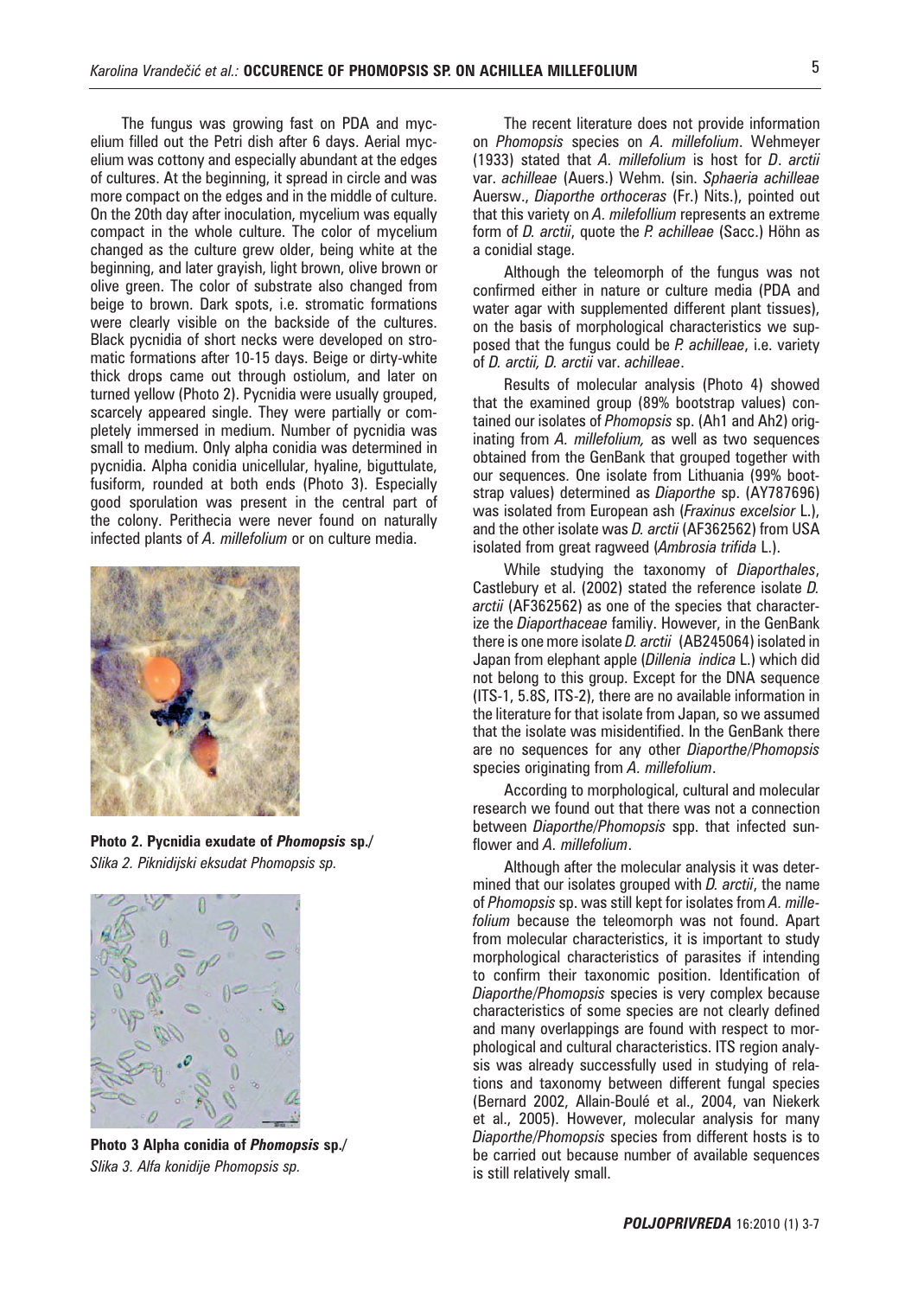Muntanola-Cvetković et al. (1996) concluded that it was important to determine cultural characteristics of a fungus, mycelium pattern and pigmentation, stroma complexity and conidioma structure, variability of conidial type in order to determine particular *Phomopsis* species. Comparative studies of *Diaporthe/Phomopsis* isolated from soybean, sunflower and some weeds underline the obvious heterogeneity within the *Phomopsis* genus (Muntanola-Cvetković et al., 1996). Rodeva et al. (2006) studied *Phomopsis* sp. from *Apiaceae* species, and could not correctly identify particular isolates on the basis of pathogen taxonomic characteristics. They highlight the necessity to revise *Phomopsis* genus by using molecular and morphological methods. Since the morphological characteristics of *Diaporthe/Phomopsis* species are too variable the application of molecular technologies in their taxonomy are necessary in their identification (Brayford, 1990, Vergara et al., 2005, Murali et al., 2006).

Following the fact that no enough data on morphological and molecular characteristics of *Phomopsis* species are available (in literature or in GenBank), we consider that future research of *Diaporthe*/*Phomopsis* species from *A. millefolium* and other host are necessary.



 $0.02$ 

- **Photo 4. Molecular phylogenetic tree based on ITS1-5.8S gene-ITS2 sequences using Neighbour-Joining -Kimura 2-parameter model. Numbers above each branch represent percentages of 1000 bootstrap repetitions.** *C. coccodes* **(AM422215) and** *C. dematium* **(DQ286154) were used as outgroups. The scale bar shows the number of substitutions per site**
- Slika 4. Molekularno filogenetsko drvo dobiveno na osnovu ITS1-5.8S gen-ITS2 sekvenci koristeći Neighbour-Joining Kimura *2-parameter model. Brojevi iznad svake grane predstavljaju postotak od 1000 bootstrap ponavljanja. C. coccodes (AM422215) i C. dematium (DQ286154) uzeti su kao vanjska grupa. Mjerilo pokazuje broj supstitucija po mjestu*

## **ACKNOWLEDGEMENT**

The authors would like to express their gratitude to the Croatian Ministry of Science, Education and Sports for financial support awarded to the scientific project No. 079-0790570-2995.

## **REFERENCES**

- 1. Allain-Boulé, N., Tweddell, R., Mazzola, M., Bélanger, R., Lévesque, P.B. (2004): *Pythium attrantheridium* sp. nov.: taxonomy and comparison with related species. Mycological Research 108: 795-805.
- 2. Bernard, P. (2002): *Pythium terrestris*, a new species isolated from France, its ITS region, taxonomy and its comparison with related species. Microbiology Letters 212: 255–260.
- 3. Boland, G.J., Hall, R. (1994): Index of plant hosts of *Sclerotinia sclerotiorum*. Canadian Journal of Plant Pathology 16: 93-108.
- 4. Brayford, D. (1990): Variation in *Phomopsis* isolates from *Ulmus* species in the British Isles and Italy. Mycological Research 94:691-697.
- 5. Castlebury, L. A., Rossman, A.Y., Jaklitsch, W. J., Vasilyeva, L. N. (2002): A preliminary overview of the